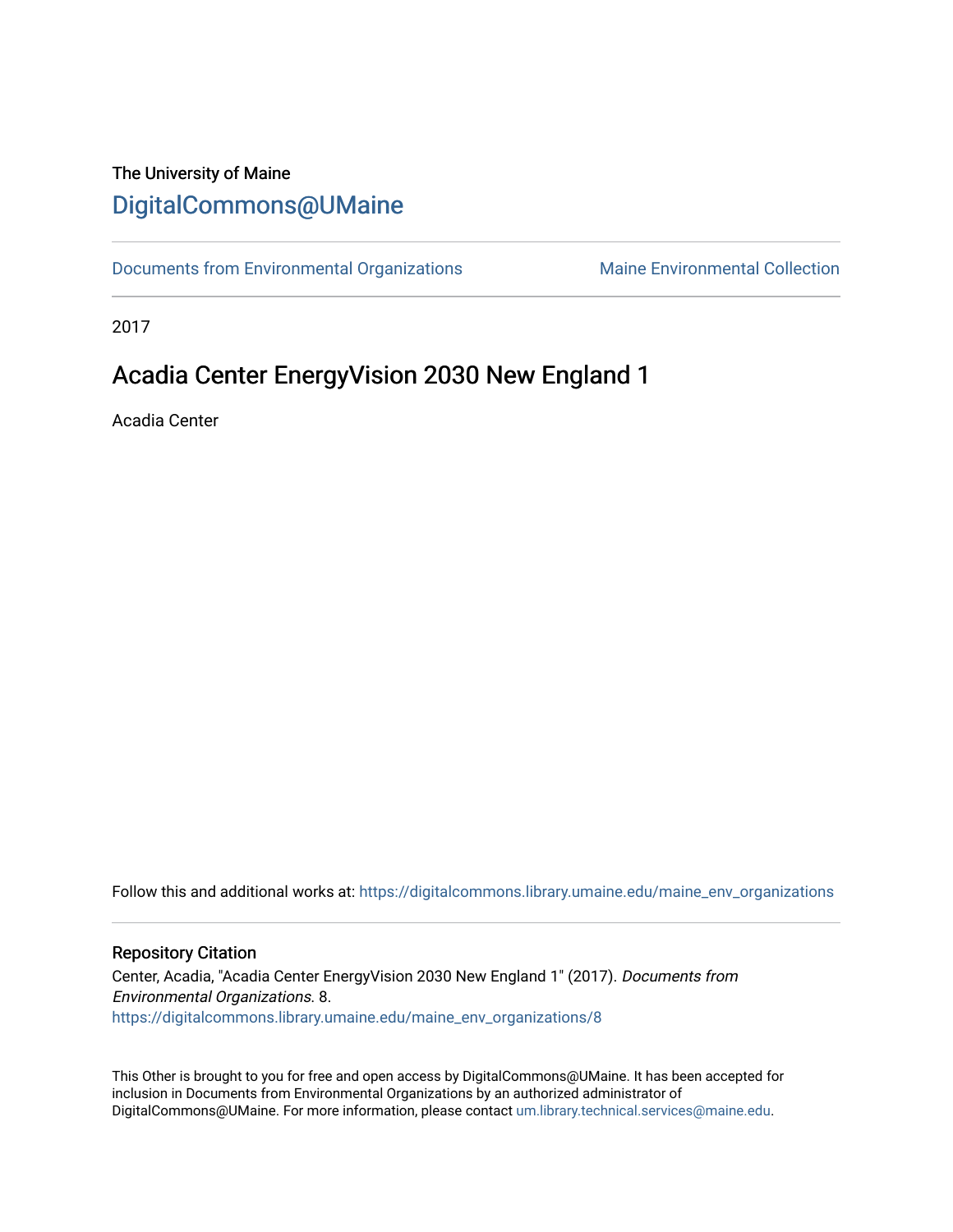

# EnergyVision 2030

**New England** Companion Brief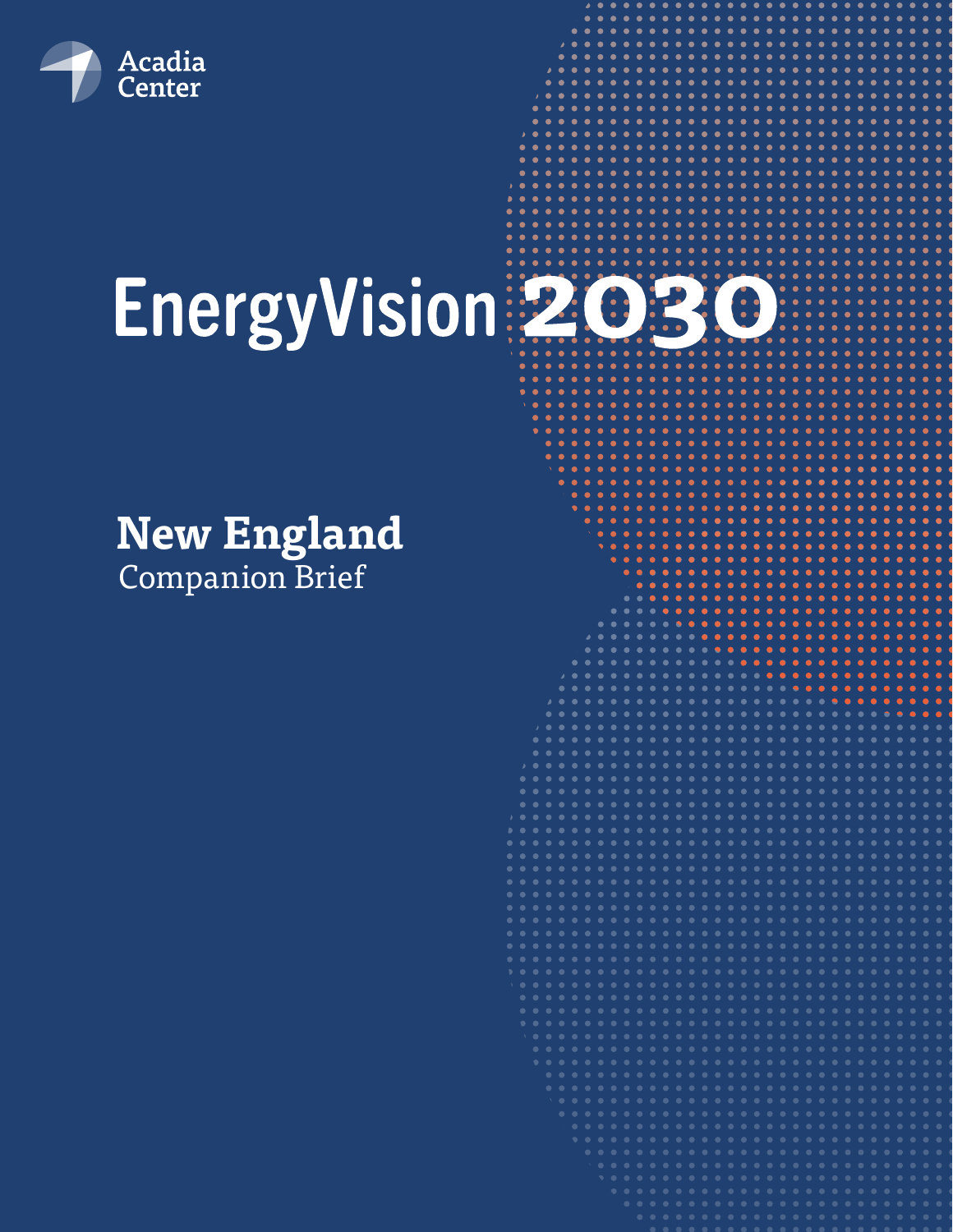# **An Achievable Vision for New England**

Clean energy technologies offer an historic opportunity to build an energy future that produces large benefits: modernization of our energy systems, better options for all consumers to control energy costs, advanced economic growth, and dramatically reduced climate pollution. Many New England states are already leading this effort by excelling in energy efficiency, increasing renewable generation, and expanding market penetration of electric vehicles and heating systems. As New England states make these commitments, questions arise: how much impact will current efforts have? What can we do to make progress toward state and regional goals?

EnergyVision 2030 takes a comprehensive look at where efforts to expand clean energy resources can lead, how consumer adoption and market penetration rates can grow, and what increases in clean energy efforts are needed to attain emissions goals.

EnergyVision 2030 data show that progress is being made and with further strategic action expanding adoption of modern, market ready technologies can reduce emissions 45% by 2030: a target needed to put New England on the path to meet scientifically directed emissions reductions of 80% by 2050. By acting now to remove barriers, facilitate consumer adoption, and reform outdated rules and financial incentives that encourage investments in old and expensive energy choices, the region can benefit all residents and achieve its climate commitments.

EnergyVision 2030 suggests one pathway to advance adoption of clean energy technologies in four core areas—grid modernization, electric generation, buildings, and transportation—and demonstrates that even relatively modest increases of these technologies can significantly reduce emissions while delivering consumer and economic benefits.

# **Grid Modernization**

#### Energy Grid

Today's grids—and the policies that govern them are often out of sync with technological advances and consumer expectations for a clean, reliable energy system. Clean, local energy resources like energy efficiency, distributed renewable generation, and energy storage are tools that can solve grid problems instead of relying only on building expensive infrastructure projects. Updated rules, planning processes, and financial incentives can

enable the adoption of technologies critical to meet 2030 and longer term emissions reduction targets.

Advanced communication and management systems can unlock the potential of flexible customer demand and managed usage, or load, to efficiently optimize the grid. These improvements will lower consumer energy bills, maximize the value of renewable energy generation, and reduce overall system costs. The modern grid will empower consumers to better control their energy use and costs, if it establishes fair rates for all consumers.

Massachusetts, Rhode Island, and Maine have all taken preliminary steps to start grid modernization processes, but much more must be done throughout the region to fully support a low-carbon grid.

#### Demand Optimization

To take full advantage of emissions-reducing technologies, the electric grid needs to be updated. Optimizing energy usage allows us to reduce demand on the grid strategically, ultimately reducing the peak level of demand when the grid is most strained and expensive to run. Optimization can supply energy according to user needs and when renewable generation is available. It can be accomplished through demand response, active load management, and energy storage. Demand response (DR) provides the ability to reduce or shift energy consumption during periods of high demand, traditionally done through coordination between utilities and large customers. Active load management (ALM) is similar to DR but automated so that large numbers of smaller customers can participate, often without a discernible change in service. Energy storage, such as batteries, can store power and release it later.

Acadia Center analysis shows that **demand optimization could contribute a total of 5,138 MW of resources in New England by 2030,** reducing the need for additional generation and related infrastructure.

# **Electric Generation**

Solar and wind power are emerging as cost-effective alternatives to traditional fossil-fueled generation sources. New England has vast untapped solar, land-based wind, and offshore wind resources. Harnessing this clean, low-cost generation is critical to meeting the 2030 emissions target.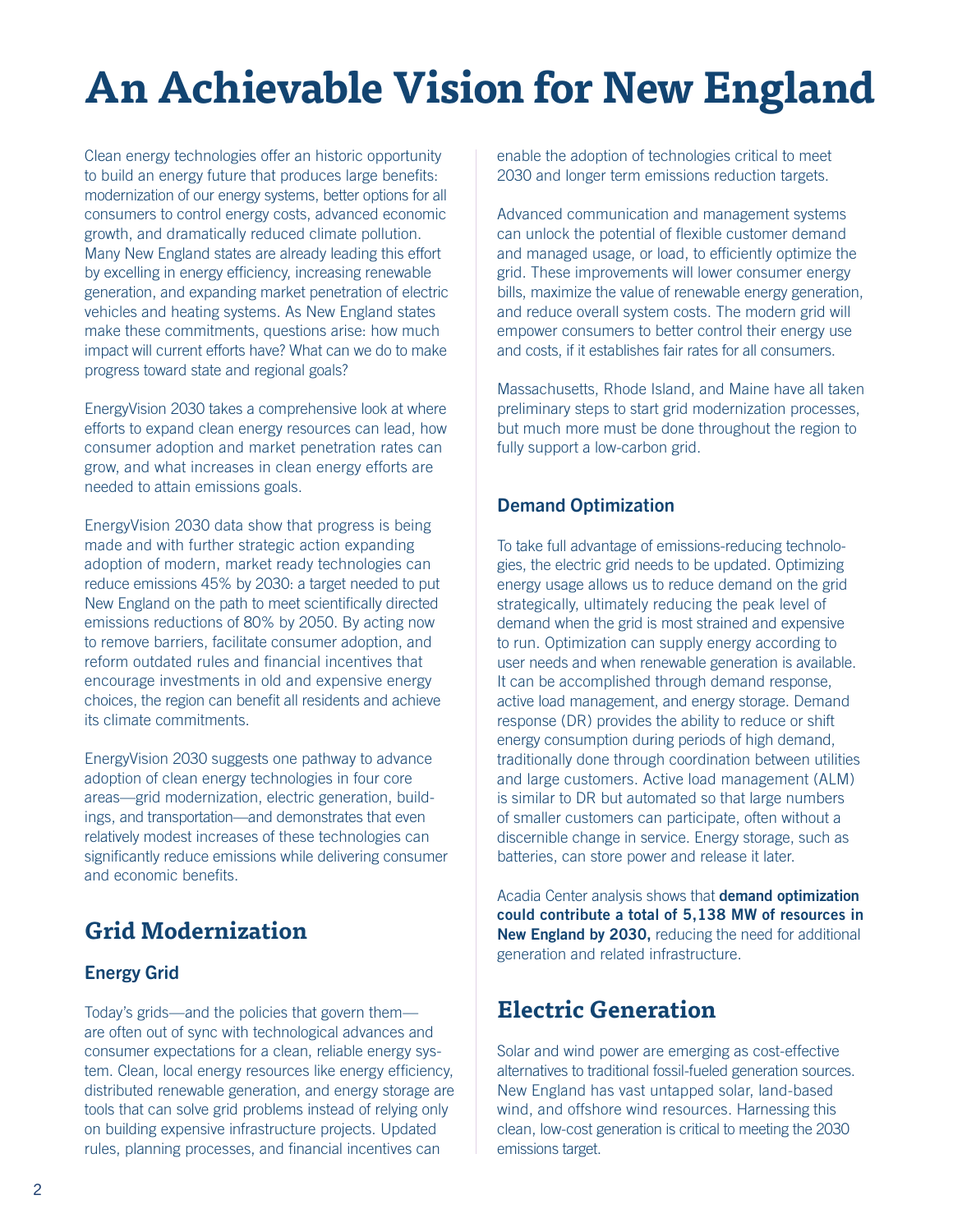#### Grid-Scale Generation

The sources of electricity generation in New England have shifted significantly from 2001 to the present. Coal use declined from 16% to 4% and natural gas increased from 29% to 49%.**<sup>1</sup>** This shift initially reduced greenhouse gas emissions by pushing out less-efficient coal plants, but the region's increasing overreliance on natural gas will provide the states with few additional emissions benefits and increases risks of price volatility or supply disruption. Expanding renewable generation is a less risky alternative that provides stable costs, mitigates fuel price risk, and reduces emissions.

To realize the benefits of renewables and meet the 2030 emissions target, **42% of New England's generation needs to be Class I renewable (i.e. primarily wind and solar) in 2030—**nearly double the requirements under current state renewable portfolio standards (RPSs). To achieve this scale of renewable energy generation, New England can increase solar 12-fold and land-based wind six-fold. 7,400 MW of offshore wind is already leased for development.

The Regional Greenhouse Gas Initiative (RGGI) cap and trade program can help support this development, and New England must work with the other RGGI states to solidify and build on the program's success.



#### Distributed Generation

Distributed generation (DG) such as rooftop solar provides emissions-free renewable energy that advances

energy independence and can reduce the need for utilities to build new transmission and distribution infrastructure. To reach the 2030 emissions target, 10.9 GW of distributed solar<sup>2</sup> capacity will need to be added across New England. To ensure widespread adoption of distributed energy resources, the region must reform how regulators assign monetary value to local, distributed solar. States must also develop appropriate compensation models and planning processes to put solar in reach of all customers.

# **Buildings**

Buildings offer significant energy efficiency investment opportunities that can be combined with clean heating technologies to provide deep emissions reductions.

#### Energy Efficiency

New England is a national leader in investing in energy efficiency. Not only is efficiency the lowest cost and cleanest energy choice, it provides enormous economic gains, creates jobs, and saves consumers money. It also provides healthier, more comfortable spaces in which to live and work. Energy efficiency works hand in hand with coordinated improvements in our energy system: by reducing overall demand for energy, energy efficiency allows renewable energy resources to ramp up and it offsets increased electricity demand from electric vehicles and heat pumps.

Many New England states have strong efficiency plans, but states must continue to show a sustained commitment to energy efficiency in order to reduce energy consumption and minimize costs. Leading states like Massachusetts and Rhode Island have achieved the highest electric savings rates in the country—approaching 3% annually—demonstrating the large market potential that exists for cost-effective efficiency investments. **New England must achieve at least 2.5% annual efficiency goals** on average to reduce emissions from electricity generation and offset additional demand from new technologies.

In addition to electric efficiency, heating fuel efficiency must also increase through building weatherization. **Natural gas and delivered fuel (fuel oil and propane) efficiency savings must increase to 1.4% and 1.2% per year,** respectively, to help achieve New England's emissions goals. To achieve these targets, states need to capture all cost-effective efficiency, sustaining or improving their current efforts.